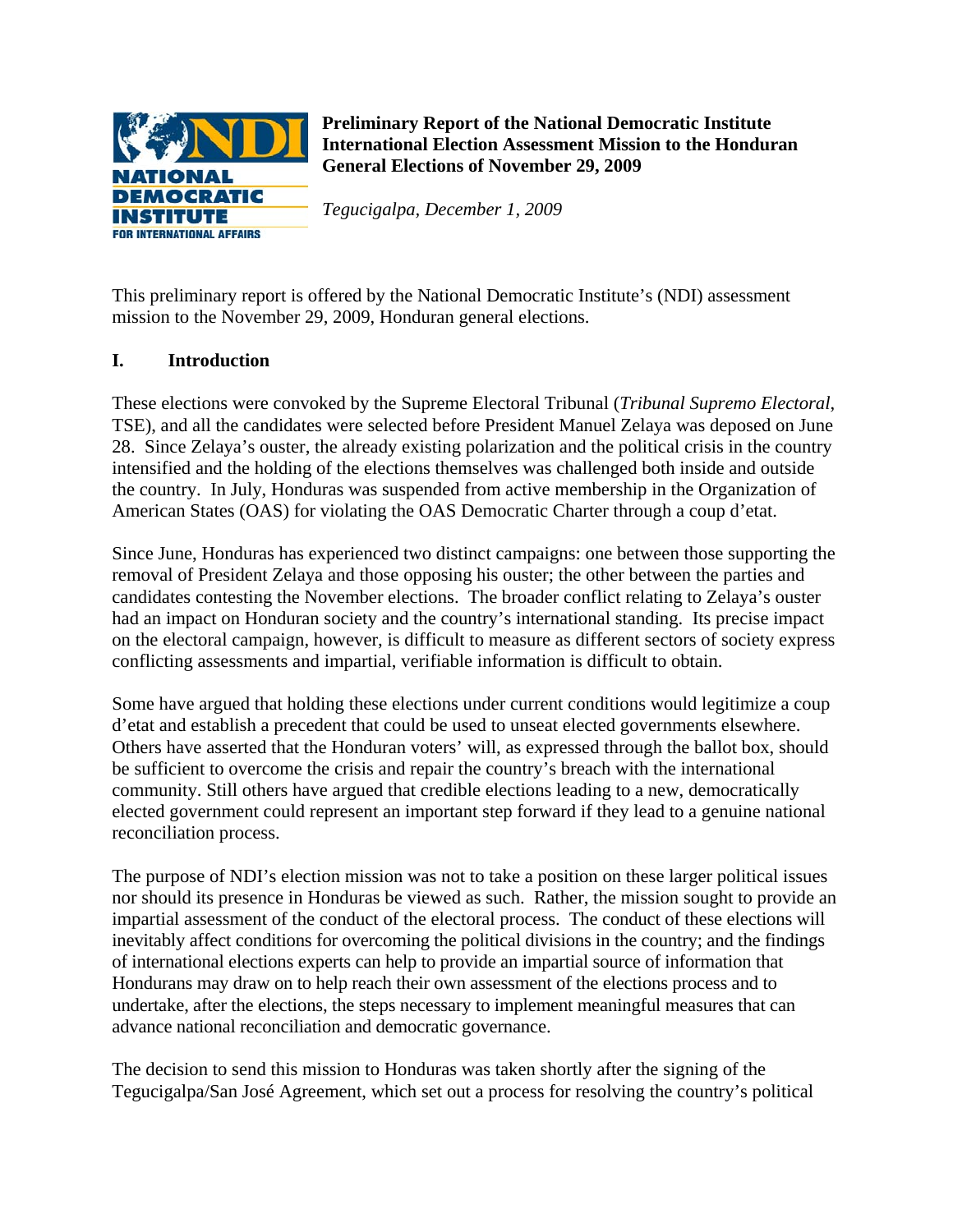stalemate. However, given severe time constraints, NDI was unable to send a formal international election observation mission in accordance with standards set forth in the widely recognized Declaration of Principles for International Election Observation, which is endorsed by 35 leading intergovernmental and nongovernmental organizations. The Declaration has also been formally acknowledged with appreciation by a vote of the United Nations General Assembly. Deploying an observer mission consistent with the Declaration would have required the dispatch of long-term observers and pre-election missions to assess thoroughly the campaign period, as well as the deployment of large numbers of observers throughout the country on election day. Instead, NDI decided to send a more limited, specialized assessment mission to provide an impartial, objective source of information regarding this process. According to the Declaration, such missions do not draw broad conclusions about the overall process.

The delegation hopes that its findings and recommendations will contribute to concerted efforts by Hondurans to move forward after the elections with concrete steps toward national reconciliation in a way that overcomes the ongoing political crisis, advances democratic institutions and restores the international standing of the country.

# **II. Election Day**

On November 29, Honduran citizens elected a new president and three presidential designates, 20 deputies to the Central American Parliament, 128 deputies to the National Congress (*Congreso Nacional*, CN) and the leaders of 298 municipalities. In total, 14,500 candidates – some chosen in primaries held in November 2008 – sought 2,896 elected positions countrywide.

Election day was generally peaceful and orderly. No systematic problems in the process were reported by Honduran domestic election monitors or political contestants. There was, however, an incident in San Pedro Sula, where a protest march against the unfolding elections was forcibly dispersed by police. A number of protesters were reportedly injured and detained.

Voting at most polling stations began within an hour of the scheduled opening and materials were distributed without serious problems. The timeliness in opening the polls compared favorably with other recent polls in the region. Despite minor or isolated problems, polling station officials generally conducted their duties during the voting process in a professional manner.

The TSE employed new measures to improve the counting and tabulation processes, which traditionally have been marred by a lack of transparency and allegations of fraud. The Tribunal allowed public viewing of the count at polling stations and permitted observers and party representatives to monitor central tabulation centers. Initial confusion occurred in some stations where members of the public, and some observers, were removed from watching counting procedures. The TSE, however, immediately broadcast announcements reinforcing its earlier order to allow open viewing of the count, triggering polling stations to reopen their doors. This effort to increase transparency in the counting process was a marked improvement over past practices.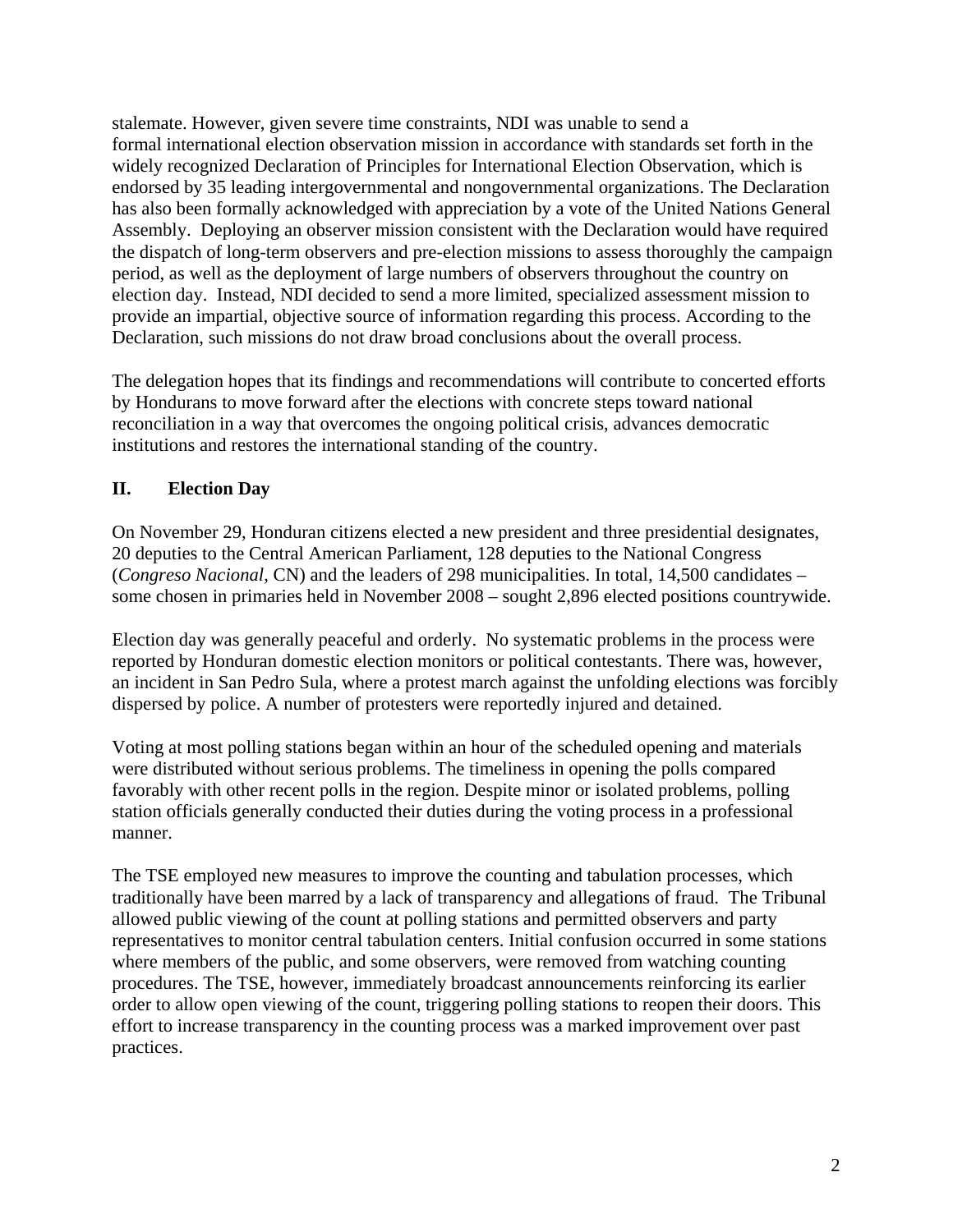To counter past problems of a nontransparent and sometimes incomplete tabulation of results, as was the case during the 2005 elections, the Tribunal took steps to improve the transport of results from polling sites to the central tabulation center in Tegucigalpa. Additionally, the TSE increased outside checks on the tabulation of ballots, contributing to greater transparency in the process. The Tribunal's effort, however, to announce comprehensive preliminary results of the presidential election within hours of the end of voting was unsuccessful.

While many aspects of the process took place without widespread or serious flaws, some problems, which were reported by domestic monitors and witnessed by this delegation, did occur. Misuse of party-allocated credentials for polling station officials appeared to allow the overrepresentation of the two largest parties at the polling stations. This practice contributes to the perception that the two dominant parties are inflating their presence at polling tables by acquiring or purchasing credentials intended for smaller parties. Certain difficulties were also observed surrounding the counting process, especially the tally of the legislative races.

In previous elections, out-of-country voting was held in Honduran consulates in the United States, where 18,000 Honduran citizens are registered. These consulates remained under the authority of representatives of the deposed president at the time of the November elections. As a result, the TSE organized alternative voting locations where representatives of the parties participating in the elections organized and oversaw these ad hoc voting stations.

### *Political Parties and Candidates*

Many parties were active on election day, hosting information tents where they assisted voters in finding their polling station and encouraged support for their candidates. While this practice seemed well received by many voters, some of these booths were within 50 meters of the polling center, in violation of the law. Further, campaign material was found inside some polling centers, triggering complaints by voters and party representatives.

On election day, major parties and candidates were actively monitoring the process at the national level, especially regarding preparations around and analysis of the results transmission. When the Tribunal announced partial returns on election day, losing presidential candidates conceded. The release of an independent vote count (as described below) helped increase confidence in the preliminary transmission of the presidential election results.

### *Election Observers*

 $\overline{a}$ 

Domestic election observers made an important contribution to the transparency of the election process. The civic coalition, Election Watch (*Mirador Electoral*), monitored aspects of the preelection period, including media, campaign finance and compliance with election law. The group will continue to monitor the post-election period and release a report of its findings in the coming weeks. NDI's civic partner, Making Democracy (*Hagamos Democracia*, HD)<sup>[1](#page-2-0)</sup>, a coalition of

<span id="page-2-0"></span><sup>&</sup>lt;sup>1</sup> The Hagamos Democracia coalition includes: Pastoral Social Cáritas de Honduras, Confraternidad Evangélica de Honduras, Federación de Organizaciones No Gubernamentales para el Desarrollo de Honduras (FOPRIDEH) and Universidad Metropolitana de Honduras (UHM).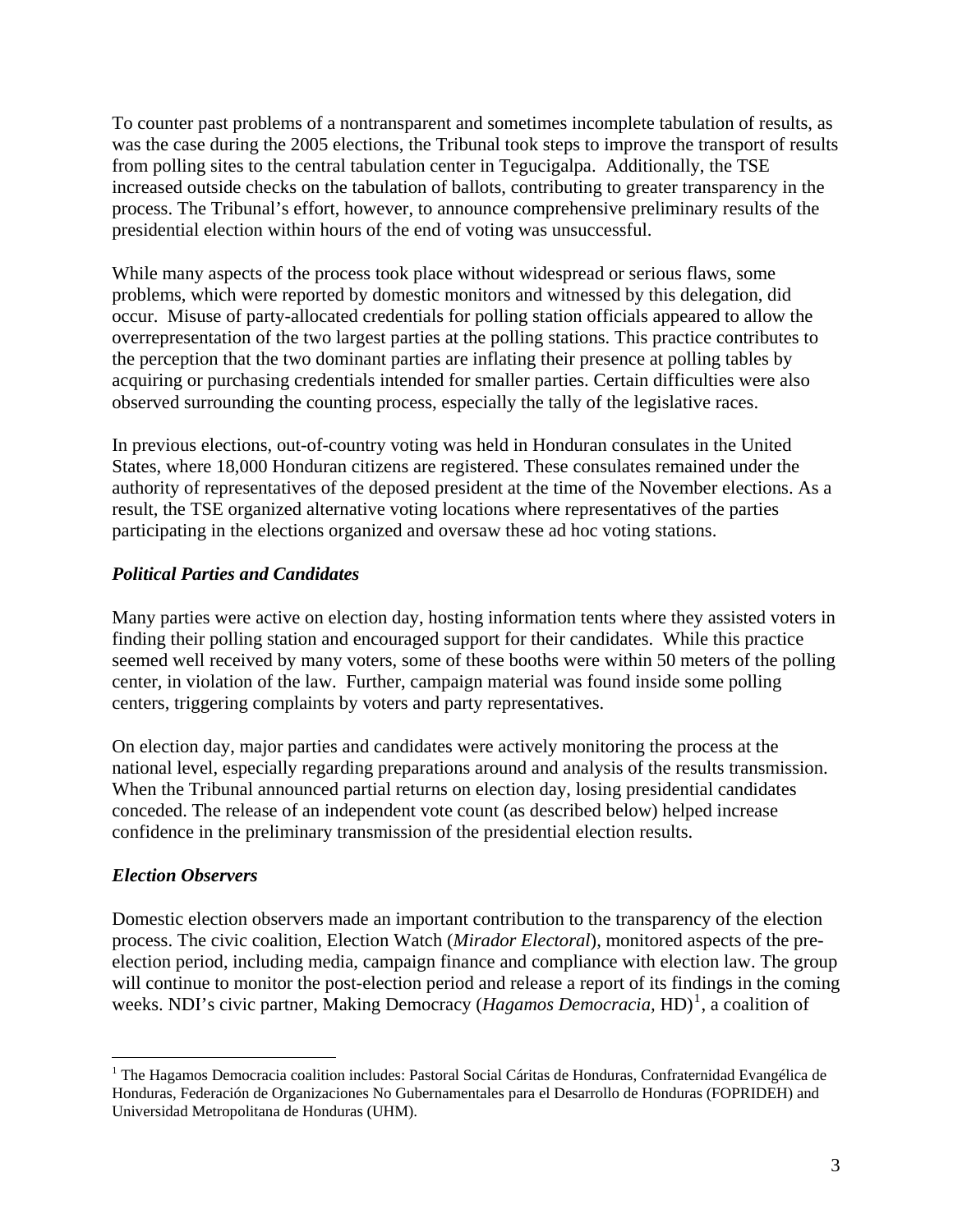diverse Honduran civic groups, organized a Parallel Vote Tabulation (PVT) or "Quick Count"<sup>[2](#page-3-0)</sup> of qualitative and quantitative aspects of the presidential election, covering more than 1,000 polling stations. Despite isolated problems experienced by HD observers in gaining access to the counting process, the group successfully completed a PVT, projecting results that tracked the partial returns announced by the Tribunal on election night. However, discrepancies existed between HD's projection of voter turnout and initial information provided by the Tribunal. Hopefully, this discrepancy will be clarified once the TSE's final, detailed results are announced. In a positive development, the TSE facilitated the work of domestic election monitors throughout the election process. In fact, the Tribunal officially presented HD's findings at its election night press conference.

The European Union, OAS and The Carter Center decided not to send observers to the November 29 elections in the absence of Zelaya's return to office and following the breakdown in the implementation of the Tegucigalpa/San José Agreement. The TSE extended invitations to multiple organizations and prominent individuals to observe the elections and announced that hundreds of observers had been accredited. Most election magistrates from the region declined the invitation.

Regrettably, the TSE offered funding for transportation, lodging and meals, and a number of observers accepted this offer. The Declaration of Principles for International Election Observation states that international election observers should not accept funding or logistical support from the government whose elections are being observed, as it may raise a significant conflict of interest.

### *Citizen Participation*

The period leading up to the elections witnessed calls both for participation in, and boycott of, the elections. Pronounced calls for participation in the process came from parties and other sectors, such as the Catholic and Evangelical churches. Calls for boycotting the elections came from several different groups throughout the country.

Efforts to boycott were not coordinated at a national level, since many pro-Zelaya factions were divided on how to react to the crisis. The level of citizen support for abstention was also difficult to measure. Isolated threats of violence, including planted bombs and vandalism, were noted in the weeks before the polls. In response to threats of boycott and other unrest surrounding the elections, the TSE announced an enhanced nationwide military presence and a special police operation to guarantee public order on election day. Some civil society representatives expressed the fear that threats of violence, as well as increased security measures – including military roadblocks and heightened police presence – would discourage turnout among some voters.

# *The Role of Security Forces*

 $\overline{a}$ 

As legally established and traditionally practiced in Honduras, the military plays a role in the electoral process beyond security, providing logistical support such as transporting polling

<span id="page-3-0"></span><sup>&</sup>lt;sup>2</sup> A PVT uses election returns from a statistically significant number of randomly selected polling sites to project election results.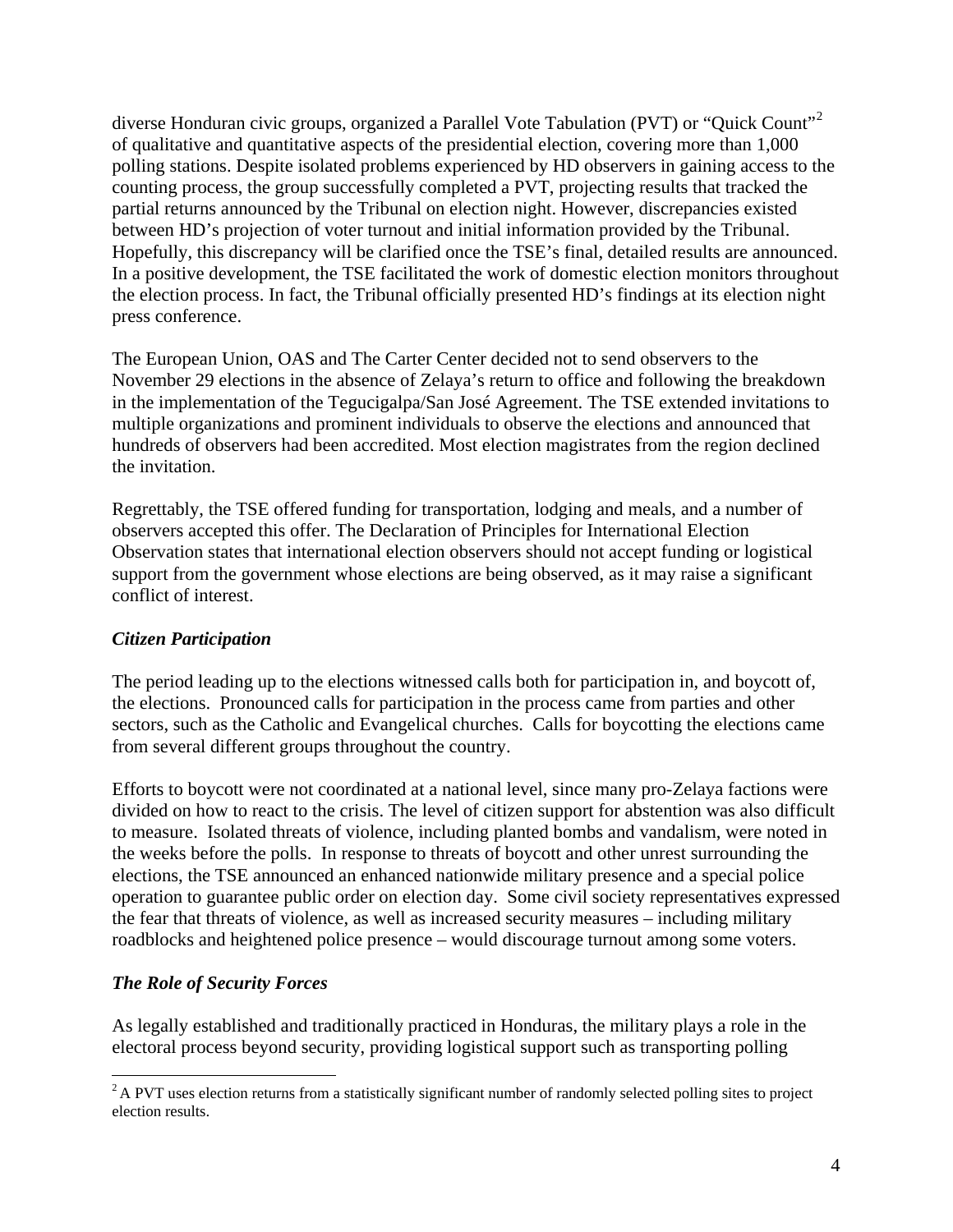materials, including results data. In recent years, the military's role in elections was placed directly under the control of the TSE – a decision that was reemphasized in the Tegucigalpa/San José Agreement. However, following the military's role in deposing President Zelaya, concerns were raised about the impartiality of the members of the armed forces. In response to these concerns, the TSE planned to provide a sufficient number of so-called civilian "custodians" to be present at each voting center when sealed election materials were transported by the armed forces. Despite these efforts, the Tribunal was ultimately unable to meet full recruitment goals for these custodians. To date, the delegation is not aware of any problems of delivery of election materials during the results transmission process.

The military and police had a visible presence on election day. However, this presence did not appear to interfere with the process and only a few incidences of abuse of power were noted.

*NDI recognizes that the credibility of an electoral process extends beyond election day and that all aspects of the process must be considered. Among other factors, these include: the conditions set up by the legal framework for the elections; the ability of citizens to seek and receive sufficient and accurate information about their political choices; the ability of political competitors to organize and reach out to citizens to win their support; the freedom that citizens and political competitors have to engage in the political and electoral process without fear of intimidation, violence or retribution; the conduct of voting, counting, tabulation and announcement of results; the investigation and resolution of complaints; and the conditions surrounding the formation of a new government. Due to the limits of this assessment mission, NDI was unable to independently conduct a thorough evaluation of the pre-election period. This assessment is based on information gathered from diverse representatives of Honduran society.*

### **III. Pre-Election Process**

### *Election Administration and Preparation*

### *Legal Framework*

The legal framework in place for the electoral process generally provides for democratic elections, but the law, in some areas, was inconsistently applied. The 2009 general elections were governed by the Constitution of Honduras, the Law on Elections and Political Organizations (*Ley Electoral y de las Organizaciones Políticas*, LEOP) and other electoral and political regulations. The Honduran Constitution stipulates that all activities and procedures related to elections are the responsibility of the Supreme Election Tribunal. Since the democratic transition in 1982, Honduras has undertaken a number of reforms including: separating the National Civil Registrar (*Registro Nacional de las Personas*, RNP) from the electoral authorities; regulating political campaigns and the public financing of parties; establishing quotas for women candidates; and instituting measures designed to insulate the TSE from partisan influence.

Despite these important changes to the laws governing elections, reforms were not always realized or applied consistently. Laws establishing a 30 percent quota for women candidates have not been enforced; campaign spending has not been regulated as the law directs; and the TSE remains party based. Further, a pending court case challenges the legal standing of three of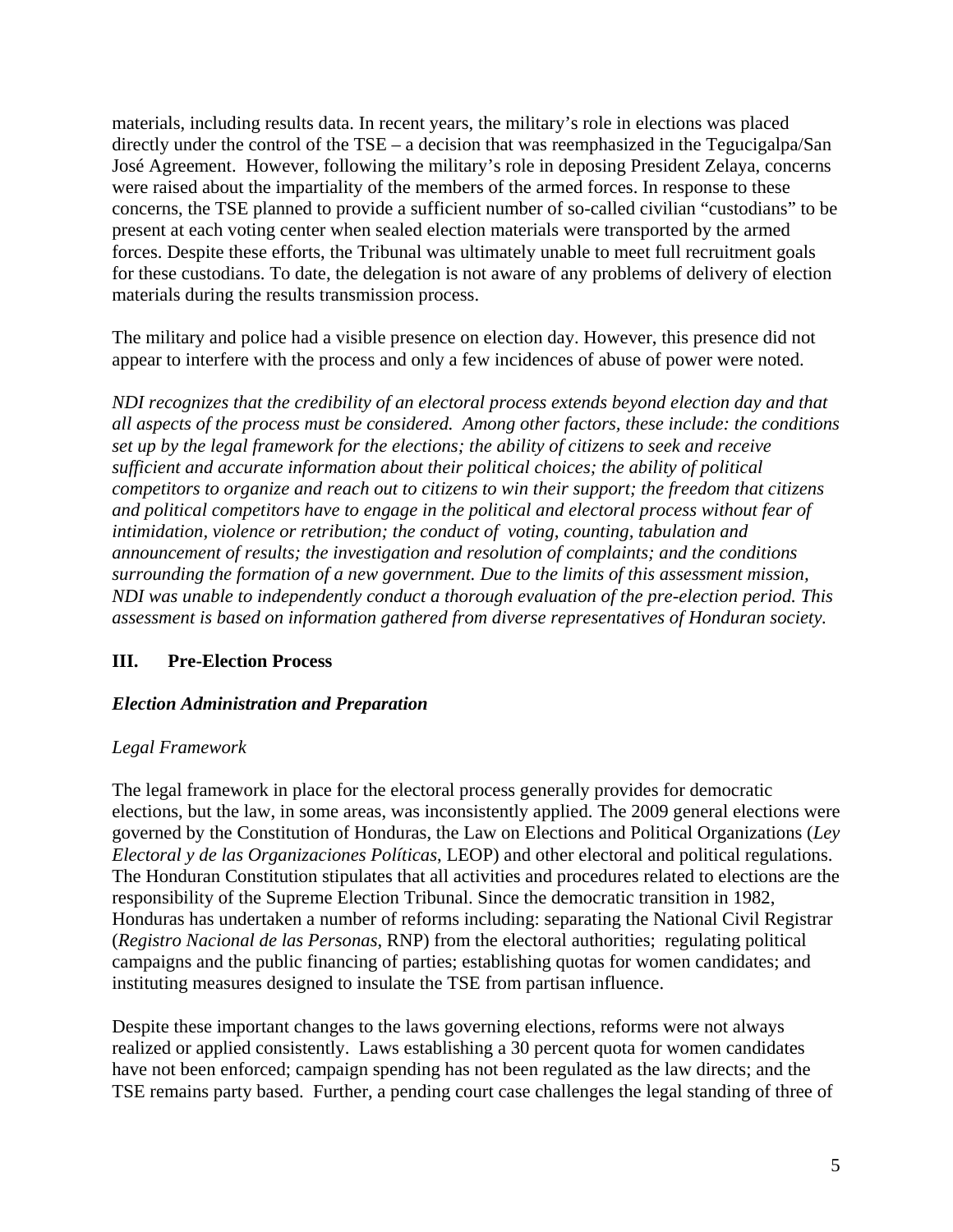the four electoral magistrates. They were selected even though they held elected office, an alleged violation of constitutional provisions.

A portion of the technical assistance provided to the TSE by the international community was suspended when Zelaya was not reinstated as president. At the time, some experts expressed concern that the sudden removal of support could have an adverse effect on the more technical procedures implemented by the Tribunal, such as the program for rapid transmission of results.

### *Voter Registry*

The present voter registry, which is based on the civil registry maintained by the National Civil Registrar, consists of approximately 4.6 million citizens out of a population of almost 7.9 million people. Between 2001 and 2009, the number of Honduran citizens increased by 20 percent, while the number of registered voters increased by 33 percent. Between 2001 and 2005, however, the actual number of votes cast dropped by 4 percent, as the abstention rate increased by nearly 34 percent. Some analysts believe that the increasing abstention rate is partially due to an inflated voter registry that has absorbed new citizens, but has not been purged of the estimated one million people who have migrated or died. The voter registry has been an area of concern among some Hondurans and problems with the registry have been flagged by monitors of past elections. Despite repeated concerns regarding the accuracy of the list, no independent audit of the voter registry has been conducted. Due to a lack of funding, a planned replacement of identity cards that would have resulted in a revamped electoral registry in 2006 did not occur, leaving the TSE with no alternative but to use a voter registry that many consider bloated and outdated.

### *The Campaign Period*

#### *Pre-election Environment and Restrictions on Media and Civil Liberties*

In the wake of the events of June 28, restrictions were placed on journalists and media outlets. Following the return of the ousted president to the country, a "state of siege" (*estado de sitio*) was decreed on September 27 and extended three weeks into the official campaign period. The decree suspended constitutional guarantees, which included freedom of speech and assembly, and protection against arrest without warrant. Under this suspension of civil rights, security forces closed two opposition media outlets and reportedly damaged broadcast equipment. The Inter-American Commission on Human Rights and other international and national human rights groups raised concerns about these and other developments, citing: closures of, and threats against, certain media outlets; arbitrary detentions; violations of freedom of expression; and excessive use of public force against demonstrations.

Broadly accepted international standards for democratic elections demand that a number of fundamental rights be respected, including, among others: the right to express a political opinion; the right to seek and impart information through media; the right to move freely in the country to conduct or participate in a campaign; and the right to protection and equality before the law. Government-imposed restrictions on civil liberties, including limits on expression, assembly and protest, had the potential to infringe on some of these key rights. The delegation found that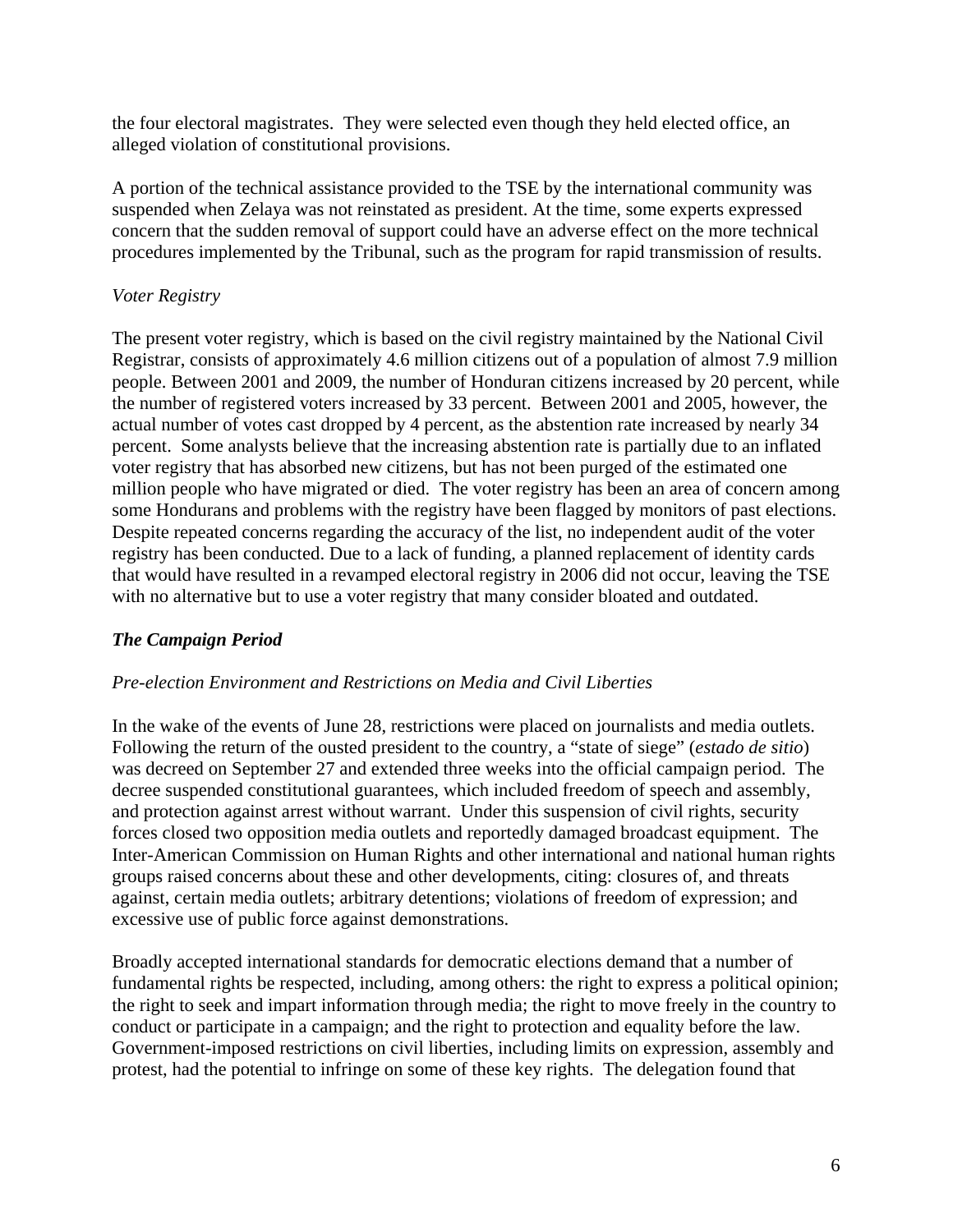different sectors of Honduran society perceived these restrictions, and ultimately their impact on the process, in very different ways.

# *Political Parties and Candidates*

Five parties participated in the presidential and legislative elections, with additional parties and independent candidates participating in the municipal elections. Some candidates, including the independent presidential candidate, Carlos H. Reyes, dropped out of the race in protest over the failure to reinstate Zelaya. The delegation heard conflicting anecdotal information on the exact number of candidates who had officially or unofficially withdrawn in apparent protest, with estimates varying from 70 to 250.

Those parties and candidates that continued contesting the elections expressed different views on how the political crisis had affected their ability to campaign. Some contended that the campaign was conducted fairly and even pointed to improvements, such as increased media access for smaller parties, which participated in 32 widely broadcast policy forums. Nonetheless, many noted that restrictions on civil liberties and tensions in some regions made traditional forms of campaigning, including holding rallies and posting campaign materials across the country, more difficult. Some parties said that internal divisions regarding the political crisis left their parties weakened in the face of the upcoming elections.

# **IV. Recommendations**

In the spirit of international cooperation, the delegation offers the following recommendations to help overcome divisions in Honduran society, strengthen electoral processes and advance democratic institutions.

- The Truth Commission envisioned under the Tegucigalpa/San José Agreement should be established as soon as possible. The purpose of the Commission is to clarify what happened before and after the June 28 ouster of President Zelaya. It should also specifically examine human rights violations that preceded the November 29 elections.
- The Supreme Electoral Tribunal should expeditiously make public official election results by polling stations for all races conducted on November 29 and publish this information on its website in an electronically accessible format that enables independent analysis.
- A new or updated voter registry should be created as a means to build confidence in the electoral process and to provide an accurate basis for voter eligibility. As a first step, an independent audit of the current list should be undertaken to inform the design of the new or updated list.
- Honduran election law should be applied in a way that meets both the spirit and the letter of provisions establishing independent electoral authorities.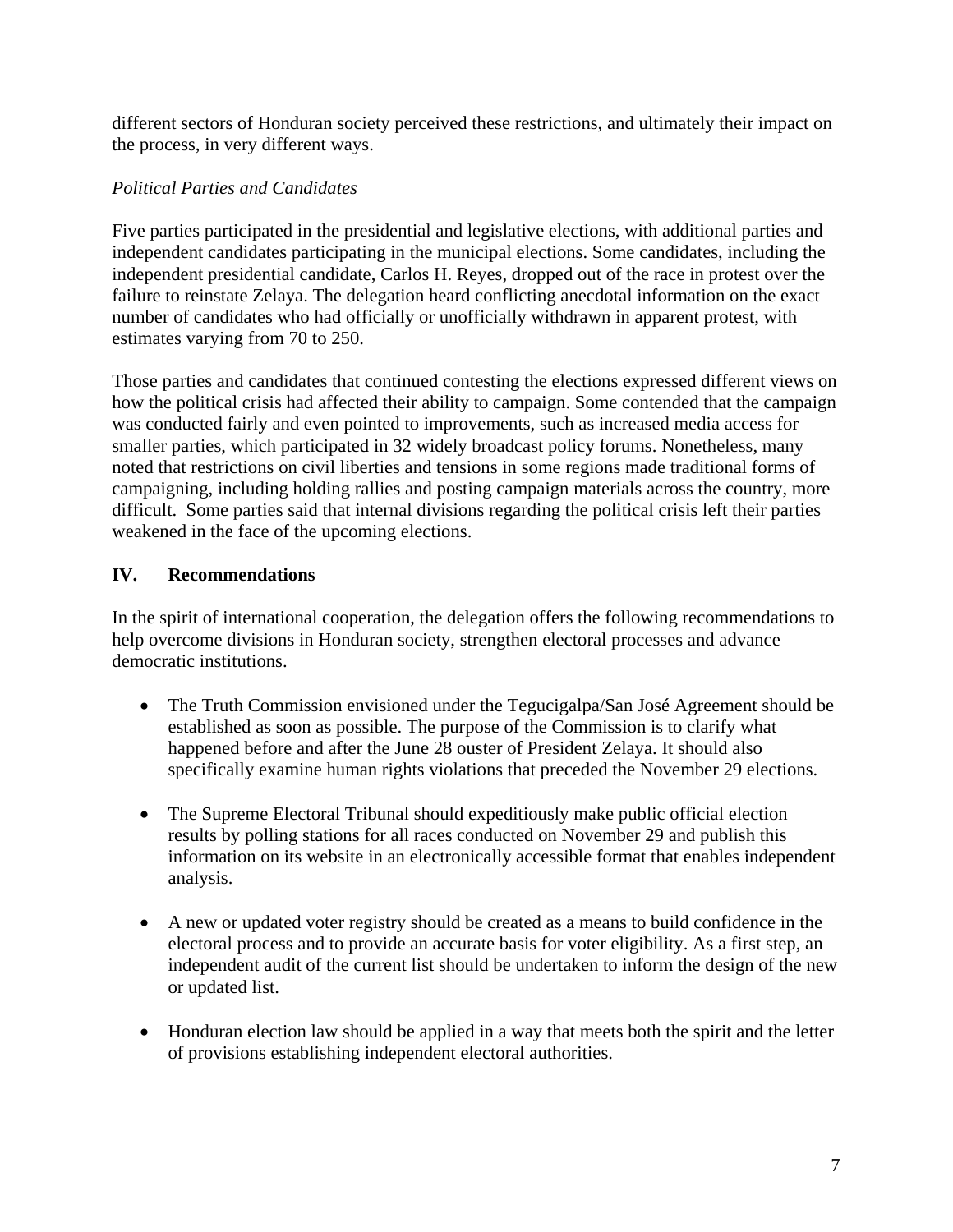- The TSE should cease the practice of distributing blank credentials to parties for the purpose of accrediting polling place officials. The legislature and Tribunal should consider reform measures to ensure that voting and counting processes are not susceptible to undue partisan influence.
- The Tribunal should reduce its reliance on military forces to provide logistical support for the administration of elections.
- The Tribunal should increase training for election officials at the polling station level, especially regarding the counting process.

The delegation heard repeatedly that the crisis began before June 28 and will continue after these elections unless a genuine reconciliation process begins. Regardless of the controversy over the holding of these elections under current circumstances, the newly elected leaders of Honduras have the opportunity and responsibility to do everything possible to overcome the divisions in the country. This is the best way to respond to the hopes and aspirations of the Honduran people.

The delegation expresses its gratitude to the Hondurans across the political divide who generously shared their time and views with the assessment mission. Their observations and insights enabled the delegation to carry out its mission.

### **V. The Assessment Mission and its Work**

The mission included: Horacio Boneo, former Director, United Nations Electoral Assistance Division, Argentina; Luis Alberto Cordero, former Executive Director, Center for Electoral Promotion and Assistance (CAPEL), Costa Rica; Matt Dippell, Deputy Director for Latin America and the Caribbean, NDI, United States; Sam Gejdenson, former Member of Congress and Ranking Member of the House Foreign Affairs Committee, United States; Michele Manatt, international relations consultant, United States; Eduardo Nuñez, NDI Representative for Honduras and Guatemala, Costa Rica; Marek Peda, elections expert, Poland; Philip Robbins, Chairman of the Board of Directors, National Law Center for Inter-American Trade, United States; Salvador Romero, former President-Magistrate, National Electoral Court, Bolivia; Jim Swigert, Regional Director for Latin America and the Caribbean, NDI, United States; Maureen Taft-Morales, Specialist in Latin American Affairs, Congressional Research Service, United States; Félix Ulloa, former Magistrate, Supreme Electoral Tribunal, El Salvador; and Kenneth Wollack, President, NDI, United States.

These delegates were joined by NDI staff members Sara Barker, Keila González, Laura Grace, Sandra Guzmán, Guido Iñigo, Alex Kerchner, Mario Mitre, Anna Prow, Wendy Ramirez, Dan Reilly and Rob Runyan.

This international election assessment mission was funded by a grant from the United States Agency for International Development.

The mission deployed three teams to Tegucigalpa and its surroundings, and five teams to other locations in the country. These included Comayagua, Danlí, Juticalpa, La Ceiba and San Pedro